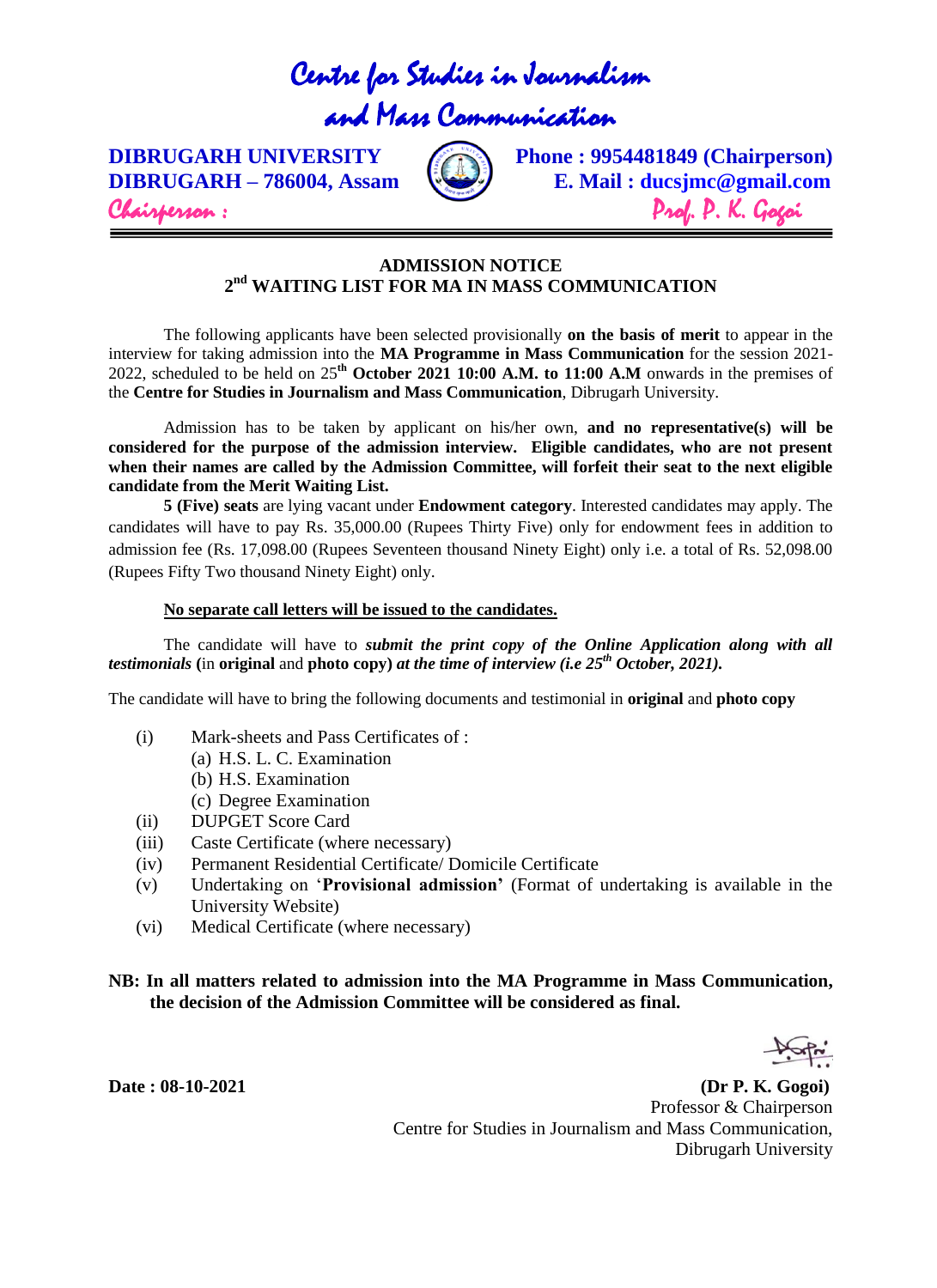# Centre for Studies in Journalism

# and Mass Communication



**DIBRUGARH UNIVERSITY Chairperson**) **Phone : 9954481849 (Chairperson) E. Mail : ducsjmc@gmail.com DIBRUGARH – 786004, Assam E. Mail : ducsjmc@gmail.com** Chairperson : Prof. P. K. Gogoi

**nd Waiting List**

### **DIBRUGARH UNIVERSITY CATEGORY : UN-RESERVED**

| <b>Sl. No.</b> | Name of the candidates   | <b>Marks secured in DUPGET</b> |
|----------------|--------------------------|--------------------------------|
|                | <b>SANJUKTA DUTTA</b>    | 31.00                          |
|                | DIKHA MONI BORUAH        | 30.50                          |
|                | <b>JHARNA CHUTIA</b>     | 30.00                          |
|                | LEEZA SUPRIYA BURAGOHAIN | 30.00                          |
|                | DHRITIMOYEE BARUAH       | 29.50                          |

### **Waiting List DIBRUGARH UNIVERSITY CATEGORY : UN-RESERVED**

|                | <b>MEGHNA DEKA</b>       | 29.50 |
|----------------|--------------------------|-------|
| $\overline{2}$ | <b>ARINDOM BHARALI</b>   | 29.50 |
| 3              | <b>ANJALI UPADHYAY</b>   | 29.25 |
| 4              | <b>MONALISHA G NANDA</b> | 29.00 |
| 5              | PRIYANKA PAPORI HAZARIKA | 28.75 |
| 6              | PALLABI SAIKIA           | 28.75 |
| $\tau$         | <b>MRINALI HAZARIKA</b>  | 28.50 |
| 8              | <b>JULI CHUTIA</b>       | 28.50 |
| 9              | LIPIKA GOGOI             | 28.00 |
| 10             | <b>AFIRON NISA</b>       | 28.00 |
| 11             | ANUPAM BHARADWAZ         | 27.25 |
| 12             | <b>HIMADRI CHUTIA</b>    | 27.00 |
| 13             | PRIYA PRASAD             | 26.75 |
| 14             | <b>ASHAPIYA BARUAH</b>   | 26.50 |
| 15             | <b>SURASHRI PHUKON</b>   | 26.50 |
| 16             | <b>TOPON GOGOI</b>       | 26.00 |

## **OTHER UNIVERSITIES CATEGORY : UN-RESERVED**

| Sl. No. | Name of the candidates  | <b>Marks secured in DUPGET</b> |
|---------|-------------------------|--------------------------------|
|         | KRISHNANU SHARMA PHUKAN | 33.75                          |
|         | NITUMA SARMA            | 30.25                          |
|         | ADITYA MISHRA           | 28.75                          |